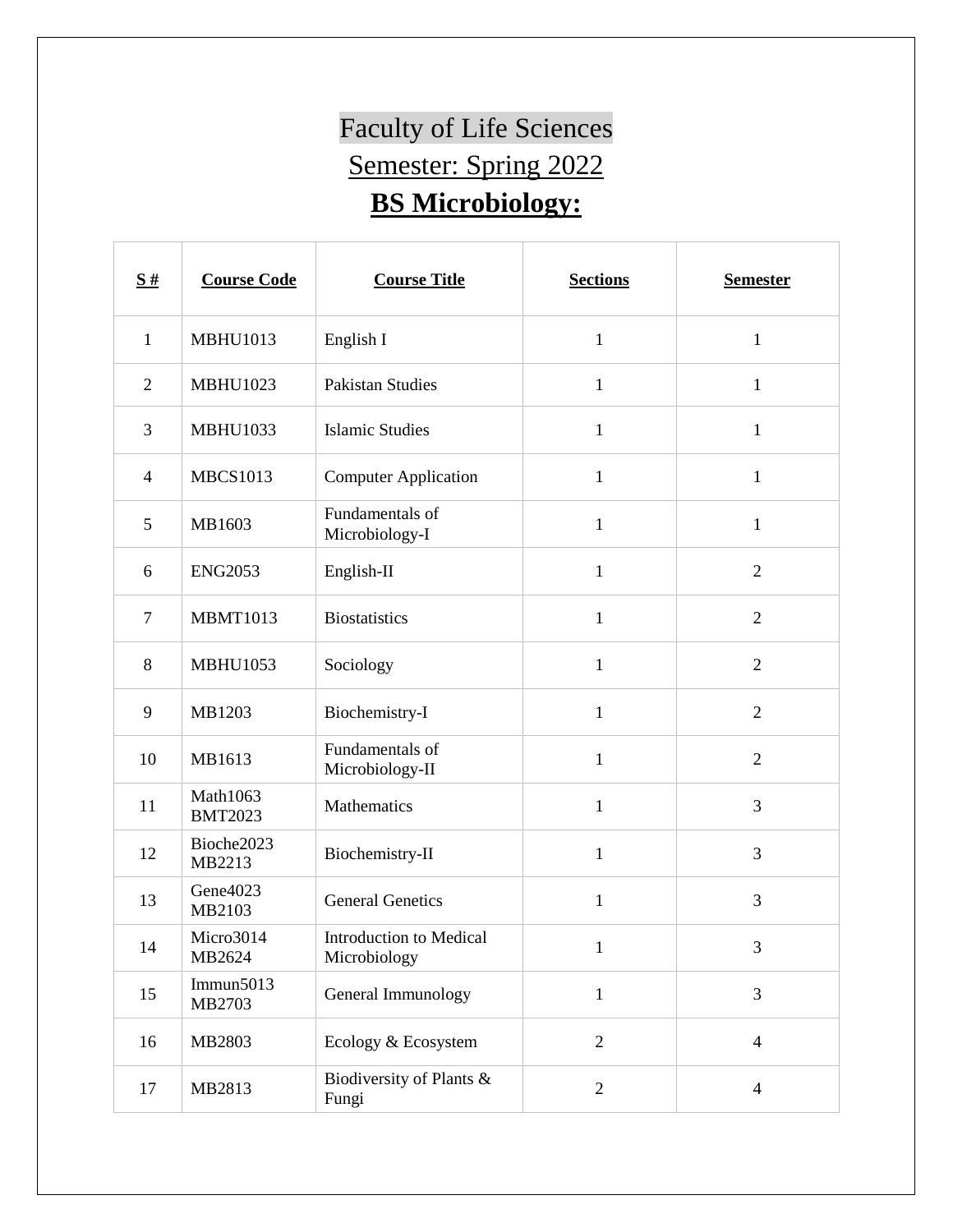| 18 | MB2713     | Microbial Taxonomy                                 | $\overline{2}$ | $\overline{\mathcal{L}}$ |
|----|------------|----------------------------------------------------|----------------|--------------------------|
| 19 | MB2723     | <b>General Virology</b>                            | $\overline{2}$ | $\overline{4}$           |
| 20 | MB2523     | Cell Biology                                       | $\overline{2}$ | $\overline{4}$           |
| 21 | MB2403     | <b>Human Physiology</b>                            | $\overline{2}$ | $\overline{\mathcal{L}}$ |
| 22 | Micro5013  | Mycology                                           | $\mathbf{1}$   | 5                        |
| 23 | RESMTH8013 | <b>Research Methodology</b>                        | $\mathbf{1}$   | 5                        |
| 24 | CelBio5013 | Cell Biology-II                                    | $\mathbf{1}$   | 5                        |
| 25 | Micro5023  | Microbial Anatomy &<br>Physiology                  | $\mathbf{1}$   | 5                        |
| 26 | Micro5033  | Freshwater Microbiology                            | $\mathbf{1}$   | 5                        |
| 27 | BioSaf6013 | Biosafety & Risk<br>Management                     | $\overline{2}$ | 6                        |
| 28 | Micro6014  | <b>Bacterial Genetics</b>                          | $\overline{2}$ | 6                        |
| 29 | Micro6024  | <b>Clinical Bacteriology</b>                       | $\overline{2}$ | 6                        |
| 30 | Micro6023  | Soil Microbiology                                  | $\overline{2}$ | 6                        |
| 31 | Epide6013  | Epidemiology, Public<br>Health & Bioethics         | $\overline{2}$ | 6                        |
| 32 | EnvBT1053  | Environmental<br>Biotechnology                     | $\mathbf{1}$   | $\overline{7}$           |
| 33 | Micro7014  | Molecular Mechanism of<br>Antimicrobial Agent      | $\mathbf{1}$   | 7                        |
| 34 | Micro7013  | <b>Applied Microbial</b><br>Technology             | $\mathbf{1}$   | 7                        |
| 35 | CTissu7013 | Cell & Tissue Culture                              | $\mathbf{1}$   | $\overline{7}$           |
| 36 | Thesis7016 | Research Project /<br>Internship / Special Paper-I | $\mathbf{1}$   | $\overline{7}$           |
| 37 | GenEn8014  | Genetic Engineering                                | $\mathbf{1}$   | $\, 8$                   |
| 38 | MedVir8014 | <b>Medical Virology</b>                            | $\mathbf{1}$   | 8                        |